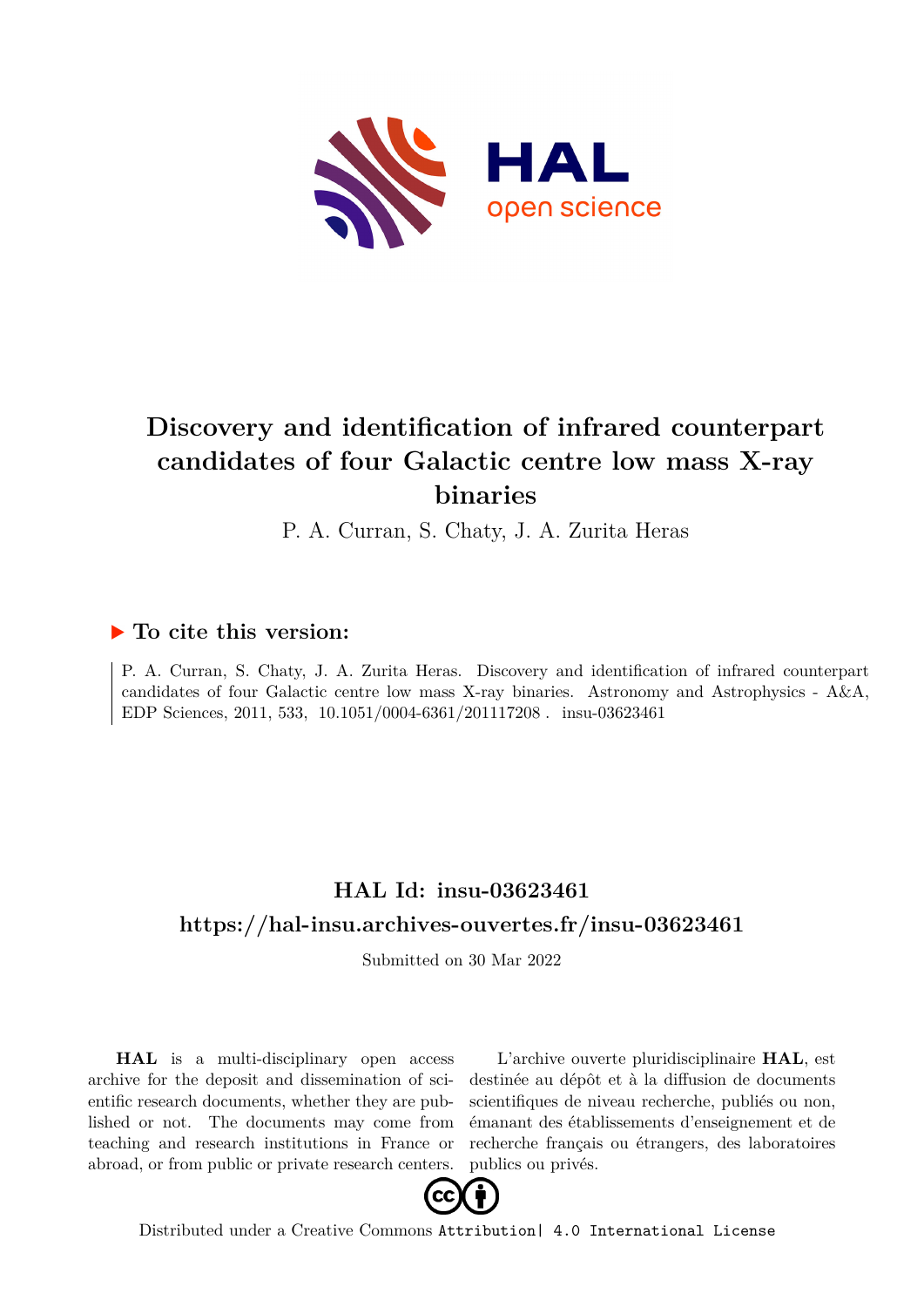## **Discovery and identification of infrared counterpart candidates** of four Galactic centre low mass X-ray binaries<sup>\*</sup>

P. A. Curran<sup>1</sup>, S. Chaty<sup>1</sup>, and J. A. Zurita Heras<sup>2</sup>

<sup>1</sup> Laboratoire AIM, CEA/IRFU-Université Paris Diderot-CNRS/INSU, CEA DSM/IRFU/SAp, Centre de Saclay, 91191 Gif-sur-Yvette, France

<sup>2</sup> François Arago Centre, APC, Université Paris Diderot, CNRS/IN2P3, CEA/DSM, Observatoire de Paris, 13 rue Watt, 75205 Paris Cedex 13, France

Received 6 May 2011 / Accepted 1 July 2011

#### **ABSTRACT**

Context. The near infrared (nIR)/optical counterparts of low mass X-ray binaries (LMXBs) are often observationally dim and reside in high source density fields which make their identification problematic; however, without such a counterpart identification we are unable to investigate many of the properties of LMXB systems.

Aims. Here, in the context of a larger identification campaign, we examine the fields of four LMXB systems near the Galactic centre, in a bid to identify nIR/optical counterparts to the previously detected X-ray point sources.

Methods. We obtain nIR/optical images of the fields with the ESO – New Technology Telescope and apply standard photometric and astrometric calibrations; these data are supplemented by *Spitzer*-GLIMPSE catalog data.

Results. On the basis of positional coincidence with the arcsecond accurate X-ray positions, we identify unambiguous counterpart candidates for XTE J1637−498, IGR J17379−3747, IGR J17585−3057 and GX 9+1.

Conclusions. We propose tentative nIR counterparts of four LMXBs which require further investigation to confirm their associations to the X-ray sources.

**Key words.** X-rays: binaries – infrared: stars – X-rays: individuals: XTE J1637−498 – X-rays: individuals: IGR J17379−3747 – X-rays: individuals: IGR J17585−3057 – X-rays: individuals: GX 9+1

#### **1. Introduction**

Given the main sequence or red giant nature of the companion stars of low mass X-ray binaries (LMXBs), they are intrinsically dim in the optical and near-infrared (nIR), and hence difficult to detect (see e.g., Charles & Coe 2006 for a review of the optical and nIR properties of LMXBs). The intrinsic dimness of all these sources is further compounded by the high level of optical extinction in the direction of the Galactic plane (Schlegel et al. 1998), where many LMXBs are found (Grimm et al. 2002); hence observing at nIR wavelengths, where this is less pronounced, may increase the chance of a detection. Due to their positions in the Galactic plane or centre, where the optical/nIR (OIR) source density is extremely high, accurate X-ray or radio positions are necessary to confidently identify the OIR counterparts of LMXBs and reduce the probability of chance superpositions. The required (sub)arcsecond positions are now more readily available due to missions such as Swift, *XMM-Newton* and *Chandra*, and when combined with the current generation of optical telescopes and instruments, increase the likelihood of counterpart discovery.

If the LMXB is a persistent source or a transient source in outburst (van Paradijs & McClintock 1994) emission from the active accretion disk may be brighter than the companion star and more likely to be detected at OIR wavelengths; at nIR wavelengths it is even possible that a jet component will make a significant contribution to the emission (e.g., Russell & Fender 2010). Broadband spectral energy distribution (SED) fitting of observed OIR counterparts can allow the various emission components (companion star and accretion disk/jet if present) to be disentangled from each other and, along with spectral lines, allows the spectral type – and hence mass – of the companion to be constrained. When combined with radial velocity information from X-ray or optical light curves this allows constraints to be placed on the mass of the compact object with which to confirm the nature of the compact object as derived from X-ray spectral or timing properties. Furthermore the relationship between the OIR and X-ray flux can be used as a diagnostic with which to derive the compact object or companion star nature, and to identify the state of the system at the time of observations (e.g., Russell et al. 2006).

Here we examine the fields of four LMXB systems near the Galactic centre, in a bid to identify nIR/optical counterparts to the previously detected X-ray point sources (Table 1). For XTE J1637−498, IGR J17379−3747, IGR J17585−3057 and GX 9+1 we identify unambiguous counterpart candidates on the basis of positional coincidence with the arcsecond accurate X-ray positions. We have also observed a further three LMXB systems (1A 1742−294, SLX 1744−300 and IGR J17505−2644)<sup>\*</sup> as part of our campaign to identify the nIR counterparts of high energy sources near the Galactic centre. Though we do not detail these observations, they confirm the

<sup>-</sup> Based on observations collected at the European Organisation for Astronomical Research in the Southern Hemisphere, Chile under ESO programs 081.D-0401 & 084.D-0535 (P.I. Chaty).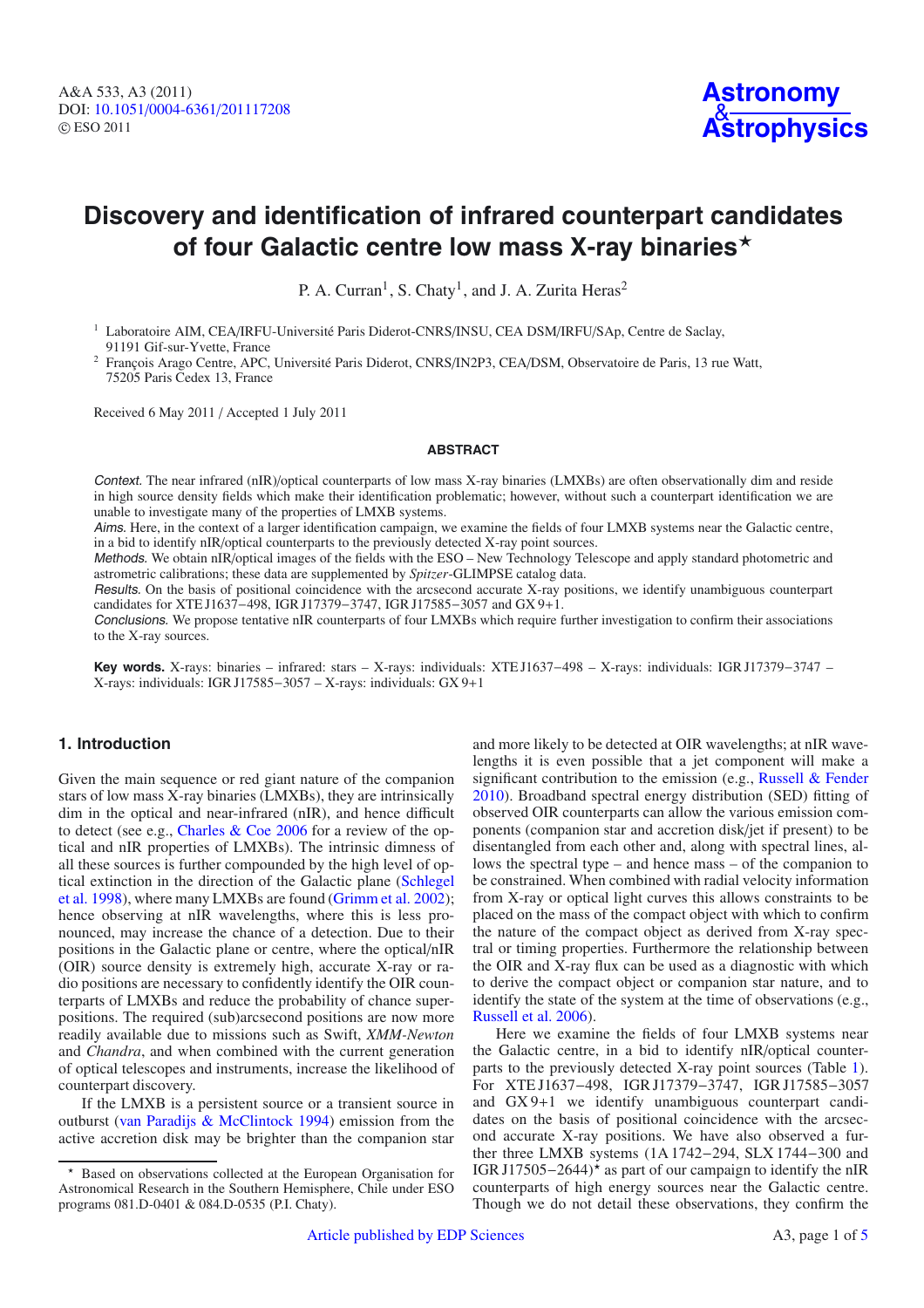**Table 1.** X-ray and nIR positions for the LMXBs in our study.

|                              | $X$ -ray    |               |         | nIR         |               |         |
|------------------------------|-------------|---------------|---------|-------------|---------------|---------|
| Source                       | <b>RA</b>   | Declination   | Err('') | RA          | Declination   | Err('') |
| $XTEJ1637-4981$              | 16:37:02.67 | $-49:51:40.6$ | 1.8     | 16:37:02.66 | $-49:51:40.0$ | 0.16    |
| IGR J17379-3747 <sup>2</sup> | 17:37:58.81 | $-37:46:19.6$ | 1.4     | 17:37:58.77 | $-37:46:19.9$ | 0.32    |
| IGR J17585-3057 <sup>3</sup> | 17:58:29.85 | $-30:57:01.6$ | 0.6     | 17:58:29.83 | $-30:57:01.6$ | 0.16    |
| $GX 9+1^3$                   | 18:01:32.15 | $-20:31:46.1$ | 0.6     | 18:01:32.15 | $-20:31:46.2$ | 0.16    |

**References.** To X-ray positions: <sup>1</sup> Starling et al. (2008), <sup>2</sup> Krimm et al. (2008), <sup>3</sup> M. Revnivtsev (2011, priv. comm.).

**Table 2.** Observation log.

| Source          | Night of observation  | Filters      |
|-----------------|-----------------------|--------------|
| XTE J1637-498   | September 9, 2008     | optical/nIR  |
|                 | September 20, 21 2008 | optical, nIR |
| IGR J17379-3747 | September 29, 2008    | optical/nIR  |
|                 | October 2, 3 2008     | optical, nIR |
| IGR J17585-3057 | March 29, 2010        | $K_{S}$      |
| $GX9+1$         | March 28, 2010        | Κs           |

**Notes.** The second epoch of observations, if done, were carried out over 2 nights: optical on the first, nIR on the second.

results of Zolotukhin & Revnivtsev (2011) and have been used to verify our reduction methods. In Sect. 2 we introduce our observations and reduction method while in Sect. 3, after briefly introducing each source, we detail the results of those observations. We summarise our findings in Sect. 4. Throughout, positions (J2000) are given with 90% confidence while all others values, including magnitudes, are given with  $1\sigma$  confidence.

#### **2. Observations and data analysis**

Optical  $(U, B, V, R, i)$  and nIR  $(J, H, K_s)$  data were obtained with the ESO Faint Object Spectrograph and Camera (v.2; EFOSC2) and the Son of ISAAC (SofI) infrared spectrograph and imaging camera on the 3.58 m ESO – New Technology Telescope (NTT) over two observing runs in September/October 2008 and March 2010 (Table 2). The NTT data used a dithered pattern of 3 and 9 exposures per final image in the optical and nIR respectively. Data were reduced using the IRAF package wherein crosstalk correction, flatfielding, sky subtraction, biassubtraction and frame addition were carried out as necessary. The  $3.9' \times 3.9'$  images were astrometrically calibrated against 2MASS (Skrutskie et al. 2006) or USNO-B1.0 (Monet et al. 2003) within the GAIA package and given positional errors include a 0.16" 2MASS systematic uncertainty (Table 1).

PSF photometry was carried out on the final images using the DAOPHOT package (Stetson 1987) within IRAF. The magnitude of the source of interest in each field was calculated relative to a number of comparison stars in the field, including the scatter as a measure of error. The comparison stars were calibrated against Persson et al. (1998) or Landolt (1992) photometric standards (though in the case of IGR J17379−3747, no suitable optical standards were observed so magnitudes were calibrated against USNO-B1.0 sources). If a field was observed on more than one night we tested for variability, using only the error associated with the relative magnitude. As no variability was found, the tabulated magnitudes are calculated from the weighted average relative magnitudes and, since the exposures being compared were

| Table 3. Apparent magnitudes of the LMXB counterparts. |  |  |  |  |
|--------------------------------------------------------|--|--|--|--|
|--------------------------------------------------------|--|--|--|--|

| Source                       |        |                  |
|------------------------------|--------|------------------|
| Filter                       | Exp(s) | Magnitude        |
| XTE J1637-498 <sup>†</sup>   |        |                  |
| U                            | 180    | $21.51 \pm 0.14$ |
| B                            | 180    | $20.77 \pm 0.05$ |
| V                            | 180    | $18.90 \pm 0.05$ |
| R                            | 180    | $17.66 \pm 0.05$ |
| $\overline{I}$               | 180    | $16.24 \pm 0.16$ |
| $\overline{J}$               | 90     | $14.80 \pm 0.09$ |
| H                            | 90     | $14.13 \pm 0.10$ |
| $K_{\rm S}$                  | 90     | $13.55 \pm 0.07$ |
| $3.6 \,\mu m$                | .      | $12.87 \pm 0.09$ |
| $4.5 \,\mu m$                |        | $12.51 \pm 0.10$ |
| $5.8 \,\mu m$                |        | $12.41 \pm 0.17$ |
| $8.0 \,\mu m$                | .      | $12.28 \pm 0.24$ |
| IGR J17379-3747 <sup>†</sup> |        |                  |
| $\boldsymbol{R}$             | 180    | $21.5 \pm 0.3$   |
| I                            | 180    | $20.0 \pm 0.4$   |
| $\overline{J}$               | 90     | $18.3 \pm 0.1$   |
| H                            | 90     | >18.0            |
| $K_{S}$                      | 90     | >18.0            |
| IGR J17585-3057              |        |                  |
| $K_{S}$                      | 54     | $14.18 \pm 0.05$ |
| $3.6 \,\mu m$                |        | $11.38 \pm 0.05$ |
| $4.5 \,\mu m$                |        | $10.71 \pm 0.05$ |
| $5.8 \,\mu m$                |        | $10.07 \pm 0.05$ |
| $8.0 \,\mu m$                | .      | $9.30 \pm 0.03$  |
| $GX9+1$                      |        |                  |
| $K_{\rm S}$                  | 90     | $15.35 \pm 0.04$ |

**Notes.** (†) For observations with 2 epochs, magnitudes were consistent so we present the weighted average and, since the exposures being compared were equal, the exposure of a single image.

equal, the quoted exposures are of a single image only. The equation,  $i-I = (0.247 \pm 0.003)(R-I)$  (Jordi et al. 2006), was used to transform the cataloged *I* magnitudes of the standard stars into *i* magnitudes with which to calibrate the images. It was again used to transform the observed *i* band magnitude of the object into appropriate *I* magnitudes. Upper limits are approximated from the dimmest observable object in the region of interest.

To supplement our own observations, we utilise data from the *Spitzer* Space Telescope's (Werner et al. 2004) Galactic Legacy Infrared Mid-Plane Survey Extraordinaire (GLIMPSE; Benjamin et al. 2003), when available. GLIMPSE was carried out by the IRAC instrument (Fazio et al. 2004) aboard *Spitzer*, spans  $65^\circ$  either side of the Galactic center up to  $\pm 2-4^\circ$  in latitude and includes mosaic images and catalog entries at 3.6, 4.5, 5.8 and 8.0  $\mu$ m.

The observed infrared magnitudes (Table 3) were first converted to flux densities,  $F_v$ , at frequency  $v$ , then to flux per filter,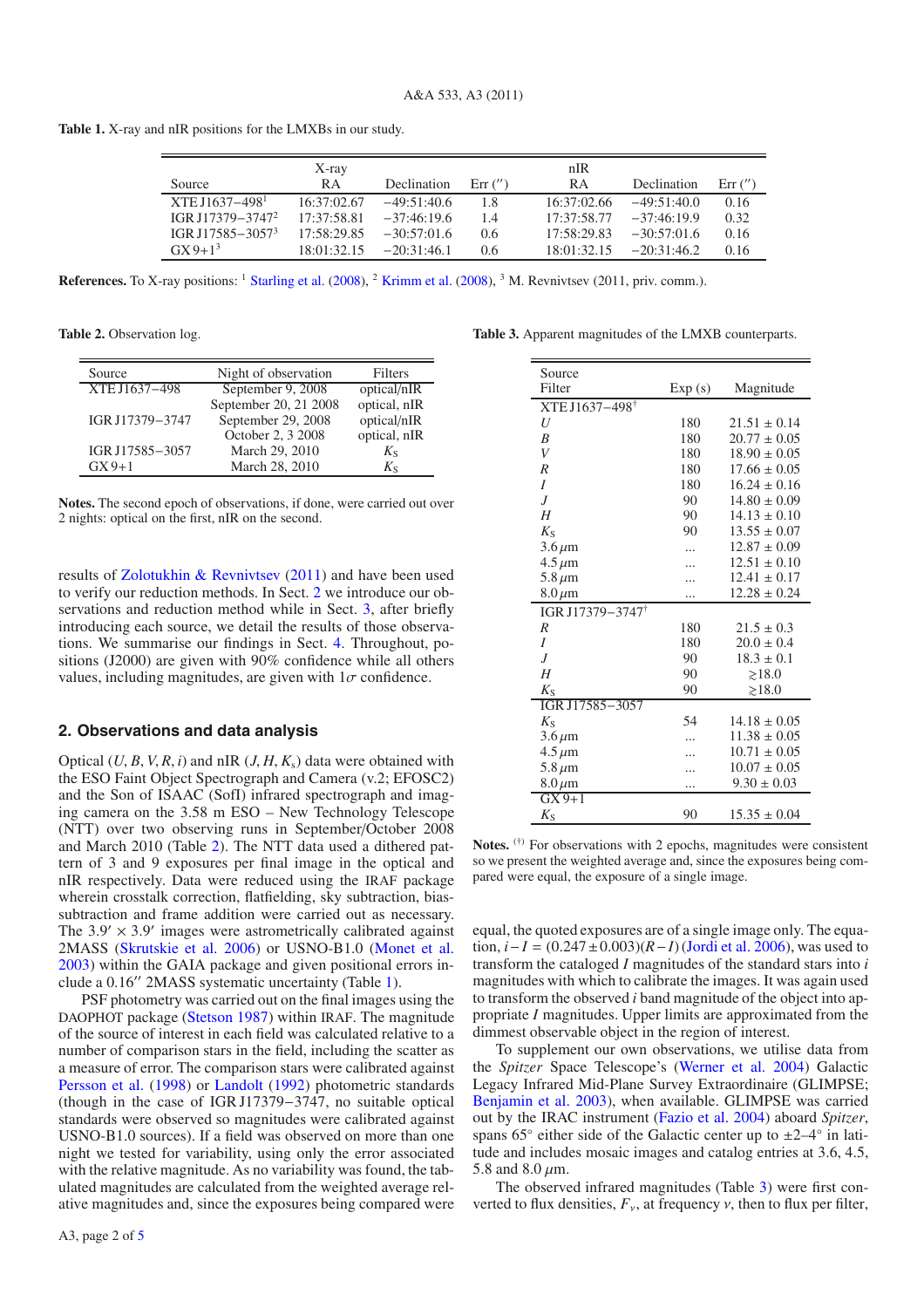

**[Fig. 1.](http://dexter.edpsciences.org/applet.php?DOI=10.1051/0004-6361/201117208&pdf_id=1)** NTT images (60" × 35") of the fields of XTE J1637–498, IGR J17379–3747, IGR J17585–3057 and GX 9+1 with the X-ray 90% position marked. IGR J17379−3747 is an EFOSC2 *R* band image, while all others are SofI  $K<sub>S</sub>$  band images; all have a common scaling and orientation.

 $F_{\text{filter}}$  in units of photons cm<sup>-2</sup> s<sup>-1</sup>. This is done via  $F_{\text{filter}}$  = 1509.18896 $F_v$  ( $\Delta \lambda/\lambda$ ) where  $\lambda$  and  $\Delta \lambda$  are the effective wavelength and full width at half maximum of the filter in question. XSPEC compatible files, for SED fitting, are then produced from the flux per filter value using the FTOOL, flx2xsp.

#### **3. Results**

#### 3.1. XTE J1637–498

The transient X-ray source, XTE J1637−498, was first detected by the *Rossi X-ray Timing Explorer* (RXTE) at a 2–10 keV flux of 2–4 mCrab; an outburst which lasted approximately from August 25 to September 5 2008 (Markwardt et al. 2008b). Follow up observations by the Swift X-ray Telescope (XRT) allowed the position to be refined (Table 1; Starling et al. 2008). Based on a power law fit (photon index  $1.5 \pm 0.4$ ) of the XRT spectrum, Wijnands et al. (2008) suggested that the source was an LMXB, though they cautioned that another system type (i.e., high mass X-ray binary) could not be excluded. Starling et al. also noted that an optical source, consistent with 2MASS object J16370267−4951401, was detected in the v band by the Swift UltraViolet and Optical Telescope (UVOT), within the XRT positional error. No further analysis of this source was published so its true classification remains unknown.

Within the X-ray positional error, we find that an optical and nIR source is detected in all filters (Fig. 1; best seeing was  $\sim$ 0.95" in nIR filters and 1.0–1.1" in optical filters). From examination of our second epoch nIR images we derive a position of RA, Dec =  $16:37:02.66 - 49:51:40.0 \ (\pm 0.16)$ , consistent with 2MASS object J16370267−4951401, noted by Starling et al. (2008). We find no variability ( $\leq 0.05$  mag) of the counterpart



**[Fig. 2.](http://dexter.edpsciences.org/applet.php?DOI=10.1051/0004-6361/201117208&pdf_id=2)** Flux versus frequency plot for XTE J1637−498: uncorrected (*lower*) and corrected (*upper*) for Galactic extinction in that direction of  $E_{B-V} = 2.143$ .

between the two epochs so present only the average values (Table 3). We note that the observed magnitudes in  $J$ ,  $H$  and  $K_s$ are consistent with the cataloged 2MASS values; this is not surprising, given that the observations were obtained after the X-ray outburst had faded. Furthermore we note that this source is also tabulated in the GLIMPSE catalog (G335.4256-01.7828).

Figure 2 shows the spectral shape of the counterpart of XTE J1637−498, including the GLIMPSE data. Also plotted are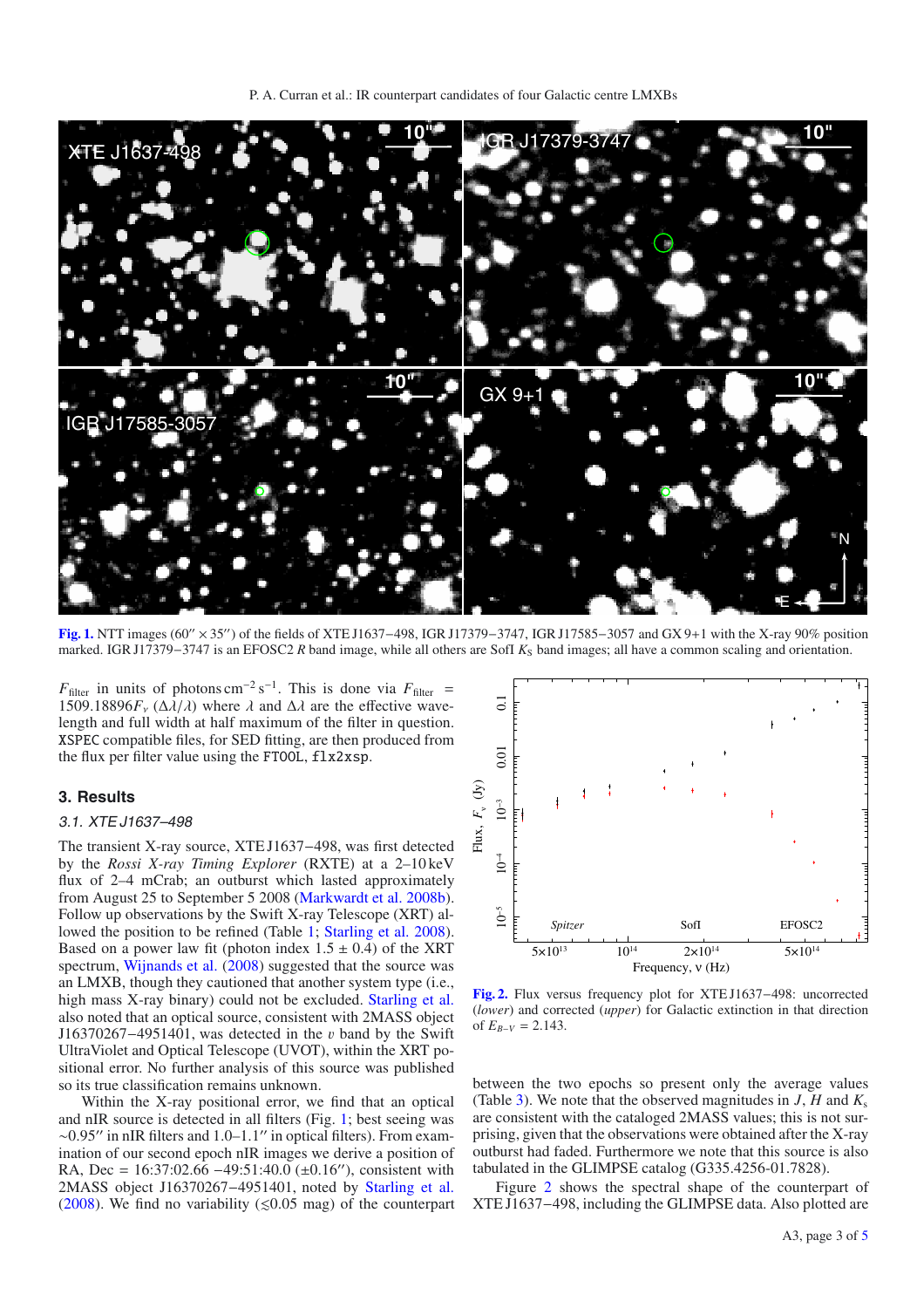the fluxes corrected for a Galactic extinction in that direction (Schlegel et al. 1998) of  $E_{B-V} = 2.143^{1}$  ( $A_K \sim 0.8$ ,  $A_V \sim 7.1$ ; Cardelli et al. 1989), though this should be considered as an upper limit. Though we are unable to find a single model – for any value of Galactic extinction – that fits both the NTT and GLIMPSE data, we find that the NTT data alone can be fit by black body radiation at a temperature of 3100–12 800 K and corresponding extinctions of  $0.4 < E_{B-V} < 2.0$ . However, when extended to the *Spitzer* data, this model underestimates the flux at those wavelengths. In fact, the *Spitzer* data itself implies a power law  $(F_v \propto v^{\alpha})$  of spectral index  $1.0 < \alpha < 1.7$  for the same range of extinctions as implied by the black body fit to the NTT data. A power law of similar slope is not a good fit to the NTT data alone or the NTT and *Spitzer* data combined  $(\chi^2_{\nu} \gg 1)$ . This implies that there is excess emission at the *Spitzer*-IRAC wavelengths (see Sect. 4), either due to intrinsic IR excess or an excess at the time of the *Spitzer* observations which, as catalog magnitudes, were not simultaneous with the NTT observations.

#### 3.2. IGR J17379–3747

Outbursts from IGR J17379−3747<sup>2</sup> were first reported from INTErnational Gamma-Ray (INTEGRAL) by Chelovekov et al. (2006) with a fuller investigation of INTEGRAL and other observations presented in Chelovekov & Grebenev (2010). Chelovekov et al. (2006) classified the source as an X-ray burster – a weakly magnetized, accreting neutron star in a LMXB system – on the basis of a type-I burst or a thermonuclear explosion, due to the unstable burning of H and He on the neutron star surface (Hoffman et al. 1978). During the 2008 outburst the X-ray position was refined to arcsecond precision (Table 1; Krimm et al. 2008) by the Swift-XRT.

At the X-ray position a new source is detected in our *i* and *R* images on both nights (Fig. 1; best seeing was  $\sim$ 1.4" in nIR filters and ~1.2" in optical filters). The source exhibits no variability  $(<0.05, <0.1$  mag respectively) between the 2 epochs which are separated by 3 days (we present the average magnitudes). The lack of variability is not surprising since observations were taken after the 2008 September 2–21 X-ray outburst had faded (Markwardt et al. 2008a). The source is also detected in the second epoch *J* band image but not in the first, though the magnitude limit on that night is consistent with the detected magnitude. We note that the counterpart is at the edge of the psf of a nearby, bright 2MASS object (J17375858−3746228;  $J = 13.210, H = 12.067, K_s = 11.743$ . There was no detections in the *U*, *B* and *V* bands and the lack of suitable optical standard stars on either night have lead us to omit their magnitude limits. The position of the optical/nIR counterpart was derived as RA, Dec = 17:37:58.77 −37:46:19.9 (±0.32) from the *R* and *J* band images. The spectral shape of the proposed OIR counterpart of IGR J17379−3747 (Fig. 3) is not particularly constraining but is consistent with stellar-like black body emission for a realistic range of temperatures, at extinctions up to the value for Galactic extinction in that direction (Schlegel et al. 1998) of  $E_{B-V} = 1.506^{1}$  (*A<sub>K</sub>* ~ 0.5; Cardelli et al. 1989). This region is not covered by the GLIMPSE survey so we are unable to extend the SED redwards.



**[Fig. 3.](http://dexter.edpsciences.org/applet.php?DOI=10.1051/0004-6361/201117208&pdf_id=3)** Flux versus frequency plot for IGR J17379−3747: uncorrected (*lower*) and corrected (*upper*) for Galactic extinction in that direction of  $E_{B-V} = 1.506$ .



**[Fig. 4.](http://dexter.edpsciences.org/applet.php?DOI=10.1051/0004-6361/201117208&pdf_id=4)** Flux versus frequency plot for IGR J17585−3057: uncorrected (*lower*) and corrected (*upper*) for Galactic extinction in that direction of  $E_{B-V} = 1.302$ .

#### 3.3. IGR J17585–3057

Detected by INTEGRAL (Bird et al. 2007, 2010), IGR J17585−3057 is assumed to be a LMXB based on Galactic position and the lack of an alternative classification (Revnivtsev et al. 2008). Monitored as part of both the INTEGRAL all-sky survey in hard X-rays (Krivonos et al. 2007) and the Swift-BAT 58-Month Hard X-ray Survey (Baumgartner et al. 2010) there has been no evidence of flux variation. No further analysis of this source was published so its true classification remains unknown, though an accurate X-ray position was obtained by *Chandra* (Table 1; M. Revnivtsev, 2011 priv. comm.).

At the X-ray position we find a bright,  $K_S = 14.183 \pm 0.05$ counterpart in our single SofI image of the field (Fig. 1; seeing ∼0.8") and we derive a position of RA, Dec = 17:58:29.83  $-30:57:01.6$  ( $\pm 0.1$ "). This coincides with a GLIMPSE catalog source (G359.6862-03.4261), the magnitudes of which we reproduce in Table 3. From the SED (Fig. 4), it is clear that the extrapolation of the *Spitzer* data overestimates the  $K<sub>S</sub>$  magnitude significantly. In fact the *Spitzer* data implies a spectral

<sup>1</sup> Note that these extinctions should be treated with caution as estimates so close to the Galactic plane (<5 deg) are unreliable.

<sup>&</sup>lt;sup>2</sup> While Chelovekov et al. (2006) and Chelovekov & Grebenev (2010) refer to the source by differing IGR designations (IGR J17364−2711 and IGR J17380−3749), herein we shall adhere to that of the INTEGRAL catalog (Bird et al. 2007, 2010).